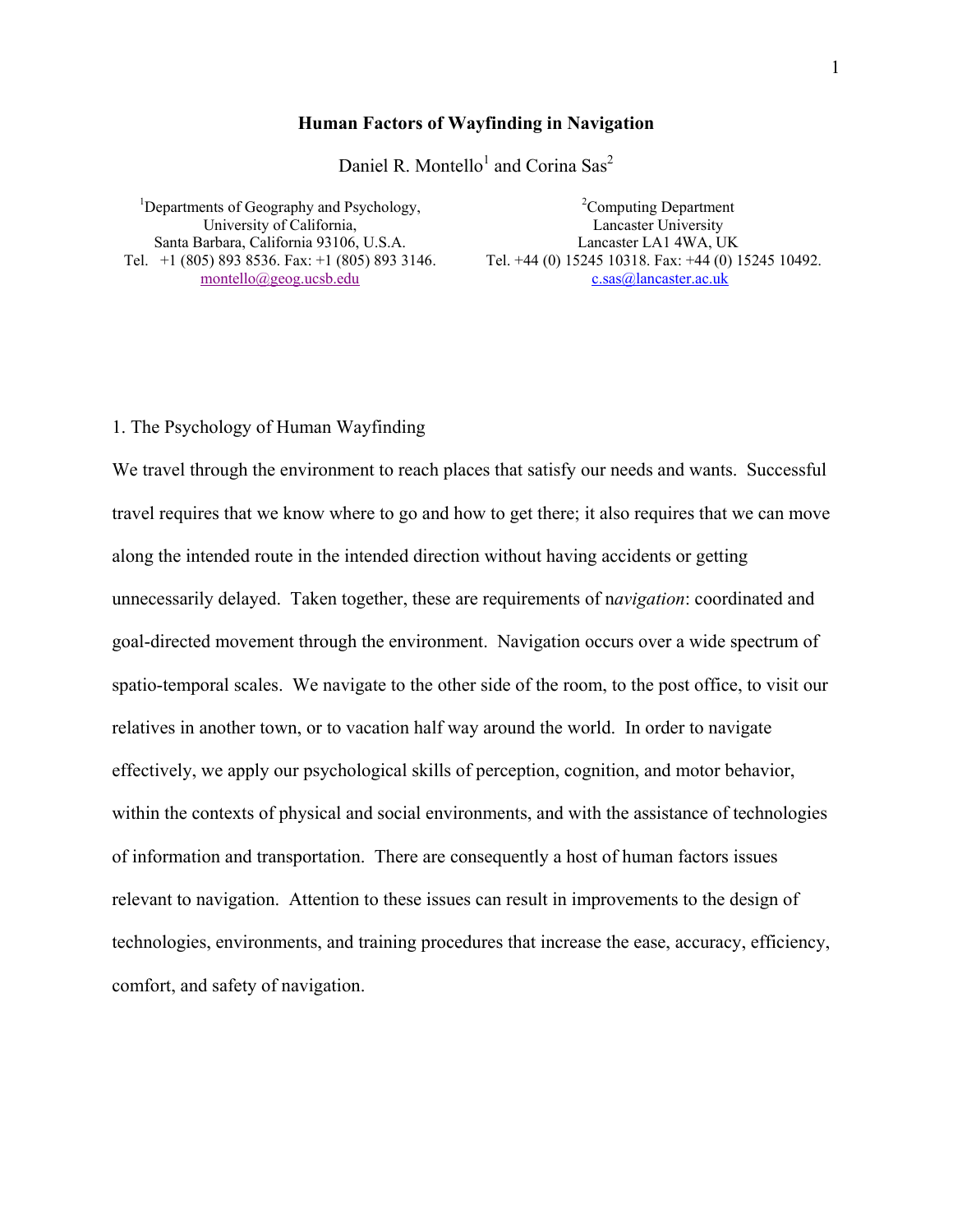#### 1.1. Wayfinding and Locomotion: Two Components of Navigation

Navigation may be conceptualized as consisting of the two components of wayfinding and locomotion [1]. *Wayfinding* refers to our requirement to know where to go and how to get there. It is the efficient goal-directed and planning part of navigation (some researchers use the term "navigation" more or less synonymously with "wayfinding"). Wayfinding requires a goal destination, a place we want to reach. This destination is typically located outside of our immediate surrounds. Thus, wayfinding is largely coordinated distally, beyond the local surrounds directly accessible to our sensory and motor systems at a given moment. Hence memory, stored internally in nervous systems and externally in artifacts such as maps, plays a critical role in wayfinding. Wayfinding requires us to solve problems involving explicit decision-making—choosing routes to take, orienting toward nonperceptible landmarks, creating shortcuts, and scheduling trips and trip sequences.

In contrast, *locomotion* refers to the necessarily real-time part of navigation in which we move successfully in the direction we intend without injuring ourselves or moving into obstructions. It requires coordination to the immediate surrounds directly accessible to our sensory and motor systems at a moment in time. Locomotion requires us to solve problems such as identifying surfaces of support, avoiding obstacles and barriers, and directing our movement toward perceptible landmarks. Locomotion occurs in various modes, either aided by machines (automobiles, bicycles, airplanes, and so on) or not (walking, running, and so on). There are clearly many human-factors issues relevant to locomotion, including the design of running shoes and automobile seats, the placement and appearance of dashboard gauges and building entranceways, and the banking of curves in roads.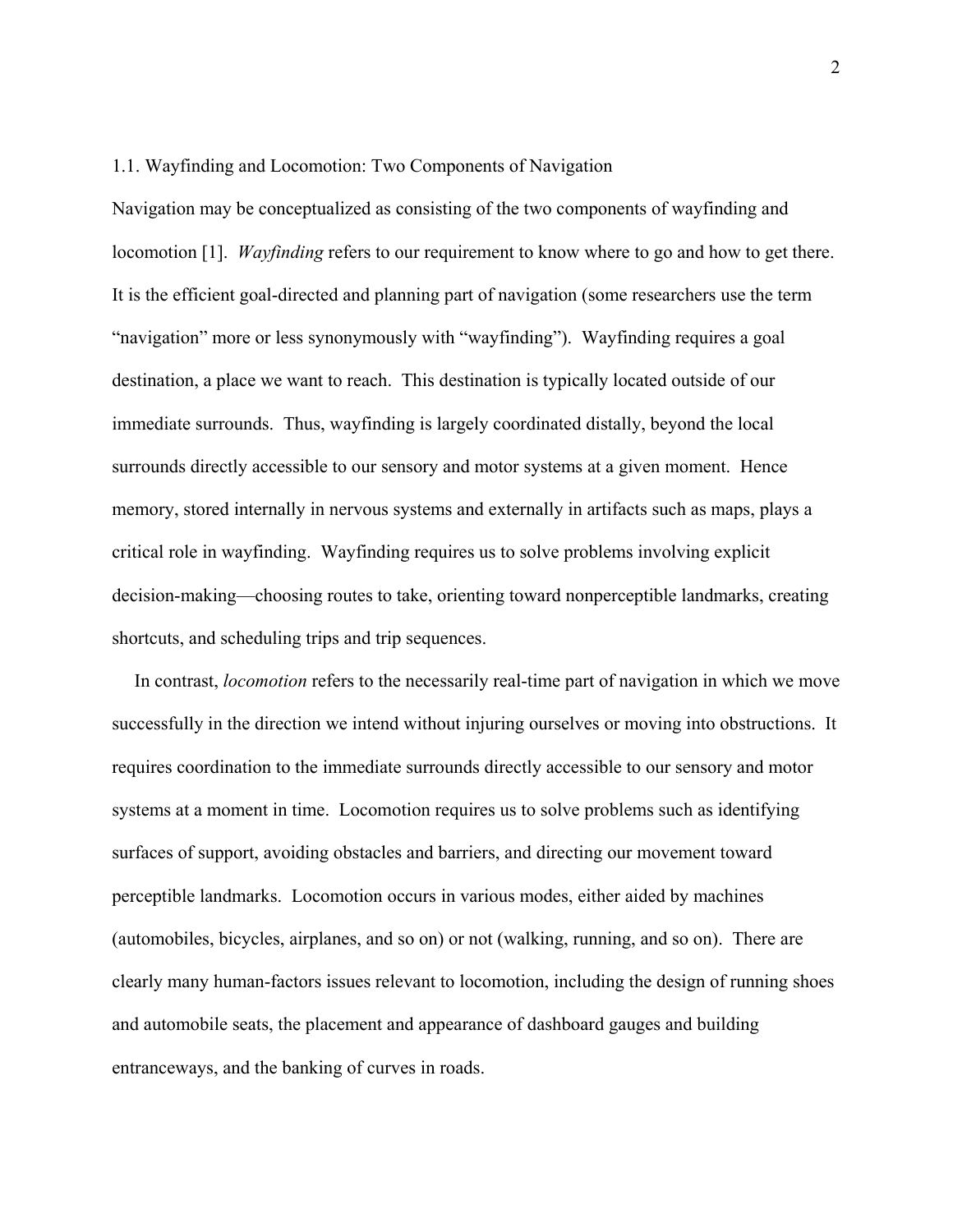Most acts of navigation involve both locomotion and wayfinding components, generally as part of an integrated system that can only be separated conceptually. But you can have one without the other, as when a person nervously paces about without bumping into walls but also without "going anywhere" (only locomotion), or conversely when a person plans a trip that is never taken (only wayfinding). In this essay, we discuss human-factors issues relevant to the wayfinding component of navigation and do not consider locomotion issues further.

Successful wayfinding means that our goal destination adequately or optimally meets our needs, and that we reach it efficiently. To achieve this, we must have information about what is in the environment and where it is. As noted above, this may be stored internally in cognitive maps (belonging to the traveler or to other people who communicate it to the traveler) or externally in information displays. Effective wayfinding requires this information to be sufficiently accurate, precise, complete, and up-to-date. Furthermore, we must be able to access this information and reason with it appropriately, according to the situation we are in. It is important that the information is sufficient but not *more* than sufficient. For instance, excessively complete information can prevent us from focusing on relevant information by distracting us with irrelevant information. Also, the form and modality of the information is often important to the success of wayfinding.

#### 1.2. Orientation during Wayfinding

A fundamental information requirement of wayfinding is that travelers are aware of their location relative to their destination, and to other places or objects (such as where important decision points are located along their route). That is, they must be oriented. Orientation with respect to locations on the earth's surface, required when people wayfind, is *geographic*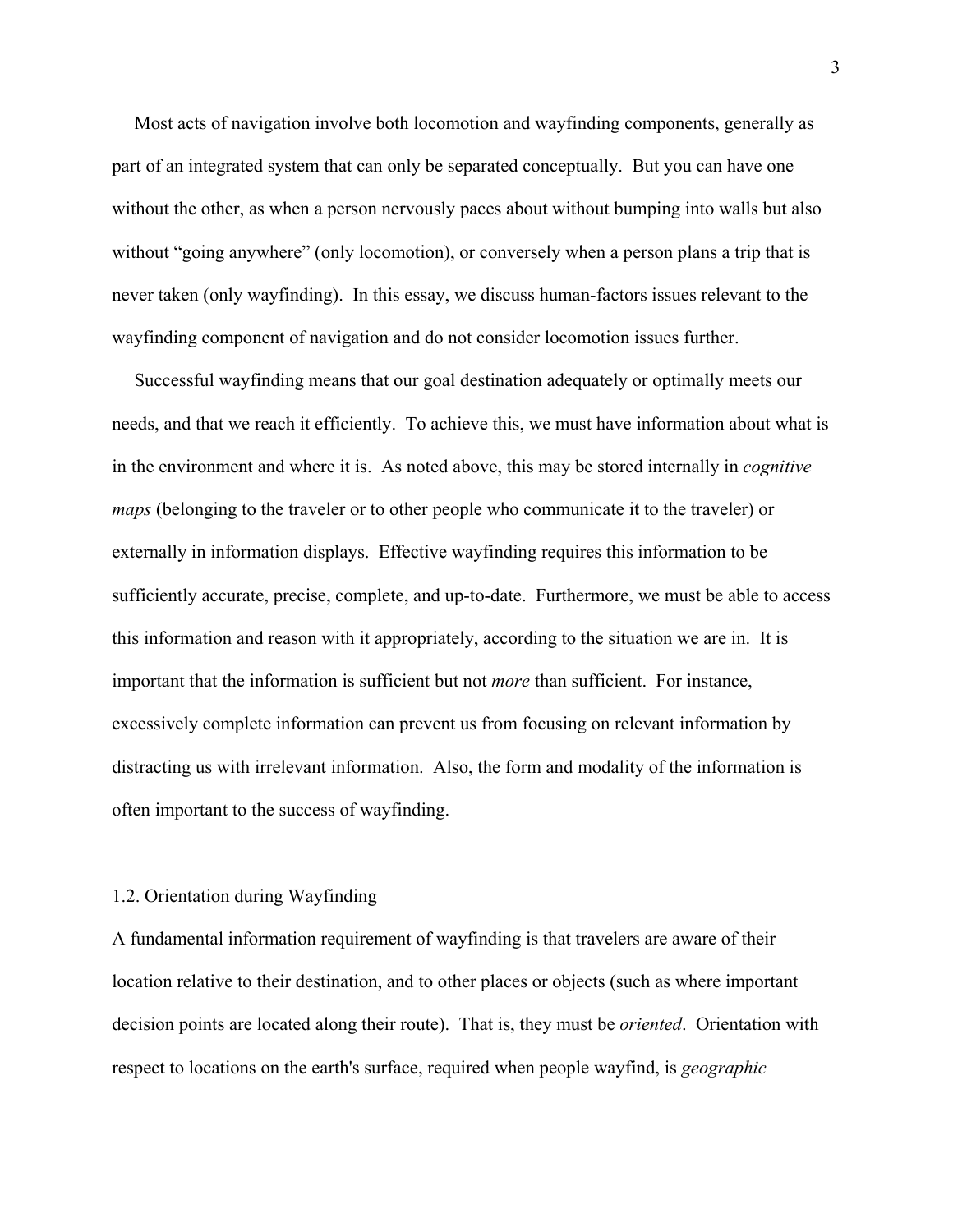orientation. But a wayfinder need not be geographically oriented completely or with great precision; in some situations, the orientation required for successful wayfinding may be quite coarse and partial. What is important is that travelers know enough to get to their destinations efficiently. It is also important that they know they have this knowledge, in part because of the negative affect that results when people are uncertain about where they are located or which way they need to go to reach a destination. This uncertainty is geographic disorientation—getting lost. Geographic disorientation may be long-lasting and very serious, even life threatening; Hill [2] presents behavioral science research relevant to the professional search and rescue that may take place in such cases. But geographic disorientation of a minor and temporary nature is very common; probably no one can truthfully say they never experience minor disorientation. Individuals with a poor sense-of-direction [3] may experience such disorientation on a regular basis. Even minor episodes of disorientation can generate anxiety, frustration, and tardiness, and during automobile travel, they contribute importantly to fuel waste, pollution, accidents, and traffic congestion.

Humans maintain orientation as they move (they *update*) via a combination of two processes: landmark-based and dead-reckoning processes. Landmark-based updating involves recognizing specific features or places in the world, which requires internal or external memory. *Dead*reckoning updating involves keeping track of components of locomotion, including velocity or acceleration (which, as vector quantities, include heading information) and travel duration (dead reckoning is sometimes called *path integration*). An important limitation of dead reckoning by itself is that it only provides information about the location of a new place relative to the location of another place at which one was recently located. Also, dead reckoning accumulates error if it is not periodically corrected via landmark-based processes.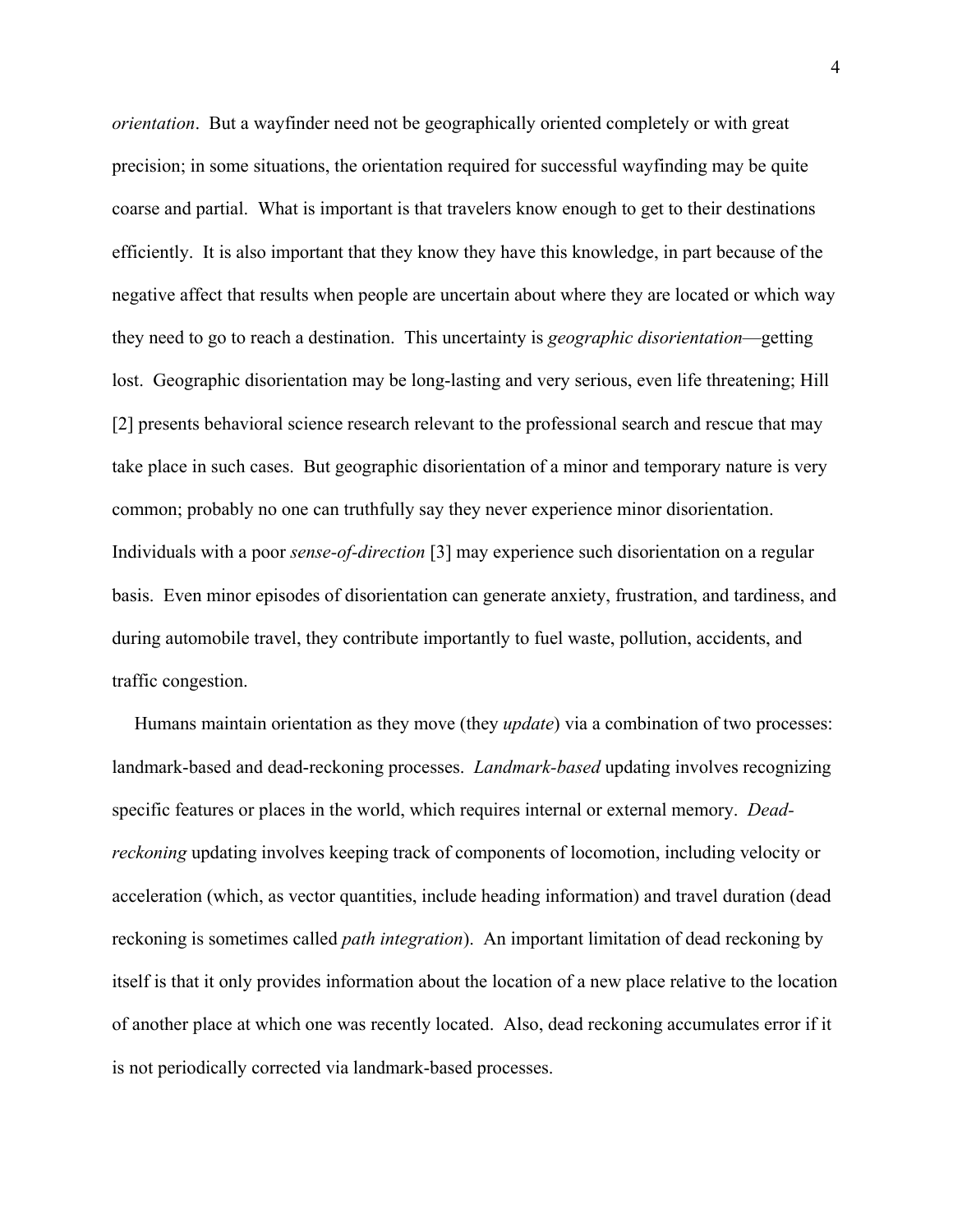## 1.3. Attention and Automaticity of Wayfinding Tasks

Wayfinding tasks vary in their demands on attentional resources. But unlike most locomotion tasks, which are relatively automatic, most wayfinding tasks are relatively controlled or effortful. Dead reckoning over relatively short distances does not use much working-memory capacity. And wayfinding during familiar trips, such as driving between home and work, becomes automatized over time, leaving attention for other activities (though more attention is required at moments when active wayfinding decisions are being made). In contrast, maintaining orientation in unfamiliar environments over more than short distances demands attention. Considerable attentional resources are needed when giving and interpreting verbal route directions. In general, wayfinding requires controlled, explicit strategies and working-memory processes when people are in unfamiliar places, including when they are lost. These are more accurately described as reasoning processes than perceptual processes.

### 2. The Environment in Wayfinding

Navigation occurs in environments, the visual and structural characteristics of which influence the ease of wayfinding [4]. Terrestrial environments are different than aquatic and aerial environments. Relatively flat environments are different than mountainous or underground environments. These environments differ in the information they make available for wayfinding, the information about them that is required for wayfinding, and the information they provide for mapping and verbal description. An important distinction in this respect is that between *built* environments, created by humans, and *natural* environments, created relatively freely of human agency. Although this distinction is imperfect, some useful generalizations about its implications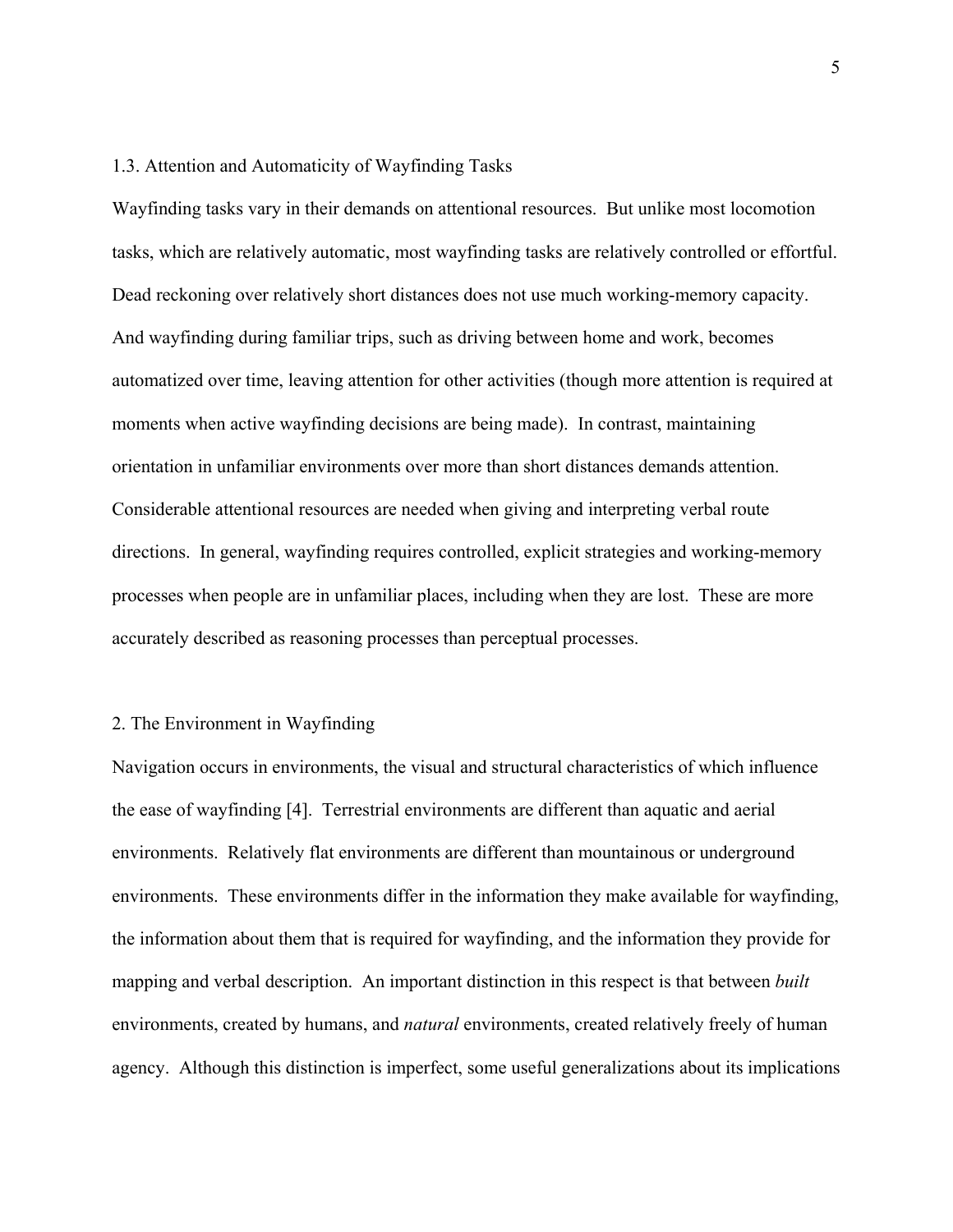for wayfinding can be made. Built environments have more "regular" patterns, like straight lines and right angles. In many built environments, for example, the road network consists entirely of rectilinear grids or symmetric radial patterns. The presence of more curved, irregular, and asymmetric shapes in natural environments gives them a greater visual complexity in one sense, but at some point, this creates visual homogeneity as compared to the more minimalist character of built environments. Structures in built environments can vary greatly in terms of color and height, or they may lack variation to an extreme degree. An important difference between built and natural environments is that the first often come equipped with signs that (potentially) aid wayfinding.

Three major environmental factors have been identified that affect the ease of orientation and wayfinding [5]. The three factors are: (1) differentiation, (2) visual access, and (3) layout complexity. Differentiation is the degree to which different parts of an environment look the same or different. Environments may be differentiated with respect to size, shape, color, architectural style, and so on. Generally, more differentiated environments support wayfinding because the differentiated parts are more distinct and memorable. At some point, however, differentiation could be taken to an extreme that would be disorienting. The second factor of visual access is the degree to which different parts of an environment can be seen from various viewpoints. From which locations can travelers see their start locations, their destinations, and various landmarks along the way? Greater visual access obviously makes orientation easier. Layout complexity is a heterogeneous notion that is difficult to express in formal terms. More complex layouts typically make wayfinding more difficult. But exactly what constitutes a "complex" layout in this sense is a question for research. A more articulated space, broken up into more different parts, is generally more complex, though the way the different parts are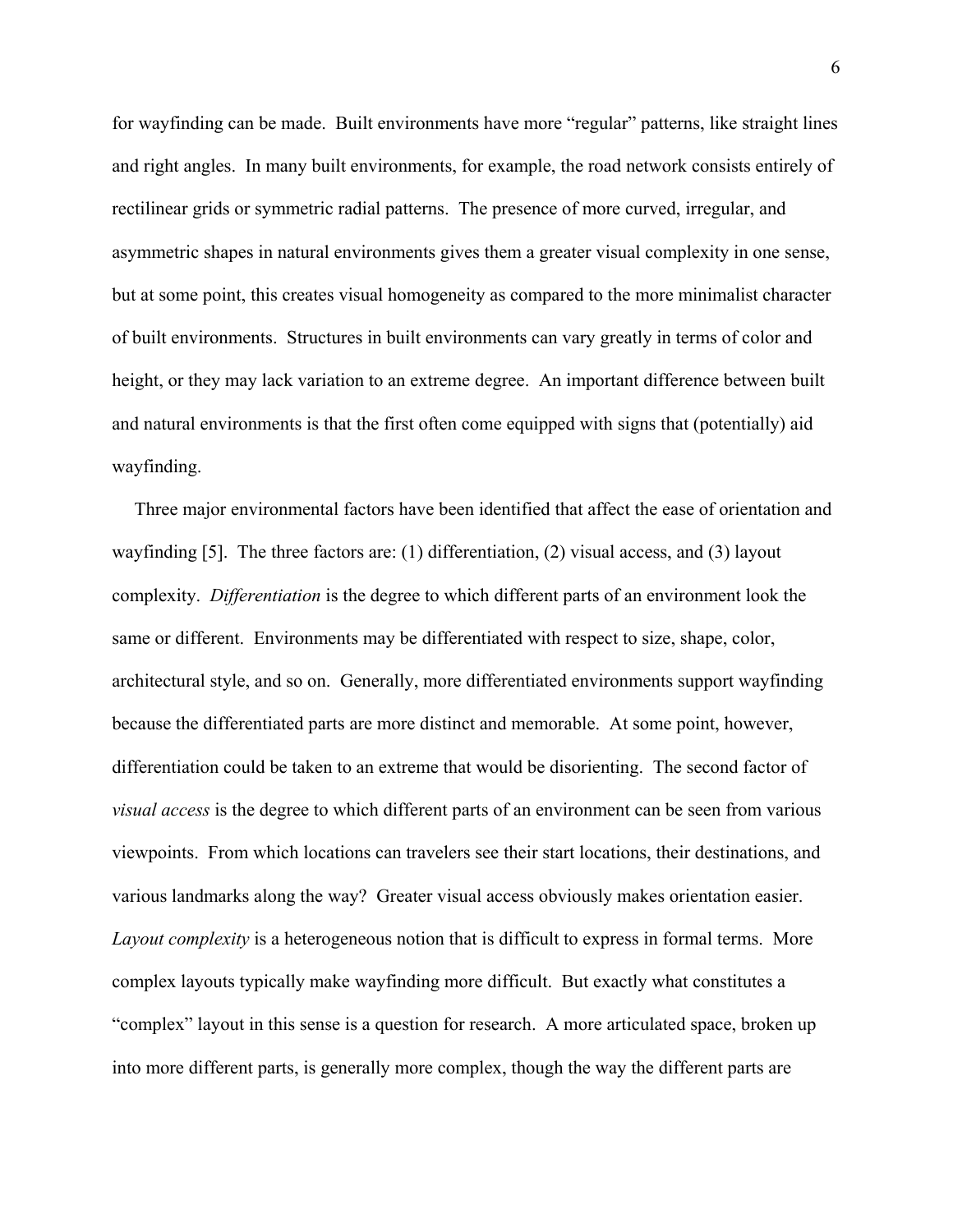organized is critical. It is clear that certain patterns of path networks are more or less complex in this sense; for example, oblique turns are more disorienting than orthogonal turns. What is difficult here, though, is that the overall shape or "gestalt" of a path layout can determine whether a particular element is disorienting. A curved street may be understood better when it fits within a radial network pattern, as long as that radial pattern is apprehended. A grid pattern may be disorienting if its axes do not run north-south and east-west—at least for those travelers who incorporate cardinal directions in their wayfinding.

Signage can be considered a fourth environmental factor. Signs (including posted maps) represent meaning symbolically in order to aid wayfinding. The design and placement of signs in the environment clearly affect orientation [6]. Unfortunately, signs can disorient too. Effective signage must be legible from a distance, must be clear and simple in design, must have enough but not too much information, and must be placed where the traveler needs information (at decision points, for instance). The challenge of designing comprehendible iconic symbols for signs is especially great; does an arrow pointing straight up mean "go forward" or "go up one floor?" With signs, as with layout complexity, many contextual factors influence effectiveness. A perfectly clear sign may be confusing if it is placed in a sea of competing visual clutter. And even the best-designed and placed signs cannot entirely make up for poor characteristics of the other three environmental factors.

### 3. Information Displays for Wayfinding

As a symbol system, signs may be considered information displays rather than environmental features. Information technologies are central to effective wayfinding. In different travel contexts and for different wayfinders, the optimal mixture of verbal and graphical information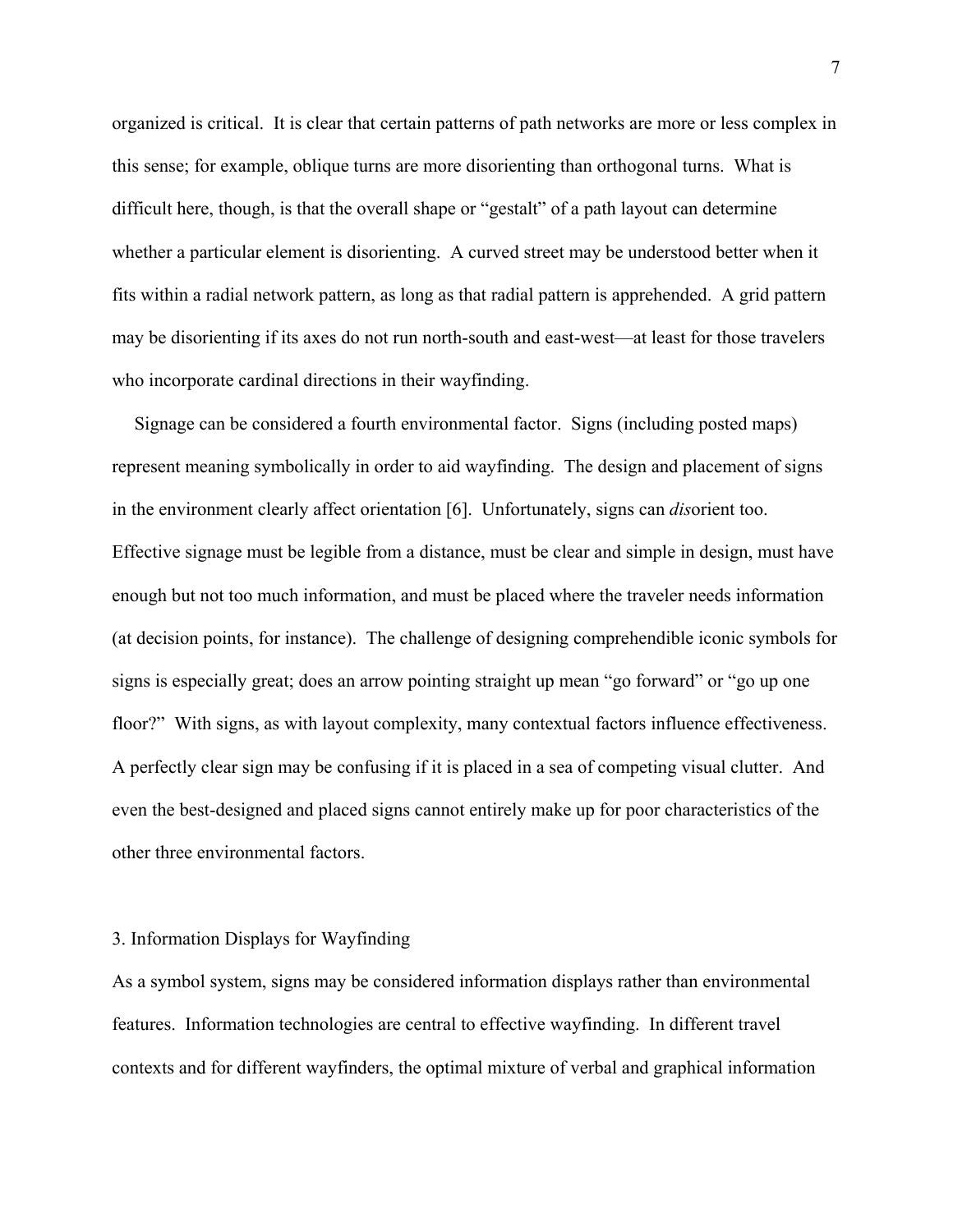varies. The optimal sensory modality in which to present the information varies as well. Of primary importance is the question of visual vs. auditory information, though tactile information can be useful too, especially for travelers with visual impairments. Questions about the optimal form and modality for providing wayfinding information have recently become focused by the development of In-Vehicle Navigation Systems (IVNS), part of the broader topic of Intelligent Transportation Systems (ITS). These systems present navigational information to automobile drivers via digital displays and descriptions. They incorporate satellite Global Positioning System (GPS) technology, inertial sensors for heading, and digital geographic information systems (GIS). Their use invites a host of human-factors research questions [7]. They make traditional cartographic questions about what to display and how to avoid cognitive overload more important than ever. Furthermore, digital technologies provide a unique opportunity to tailor information displays to the individual abilities, preferences, and wayfinding styles of the traveler.

Usability studies have investigated questions about the optimal display form, modality, and layout for IVNS in different contexts (e.g., [8]). Providing map information to the driver in the visual modality has serious drawbacks if the driver attempts to read the map while steering the car. Maps are quite useful in certain driving situations, however, and preferred by some drivers. They are especially powerful for communicating complex routes. Visual displays may also present written verbal directions or symbols such as sequences of guidance arrows. The location of the visual display relative to the driver's field-of-view is important too. Head-up displays (HUD) have greater usability than low-positioned displays, since they enable drivers to access information from the display while maintaining visual contact with the road and its surroundings. Auditory displays may be especially functional as compared to maps because they free up the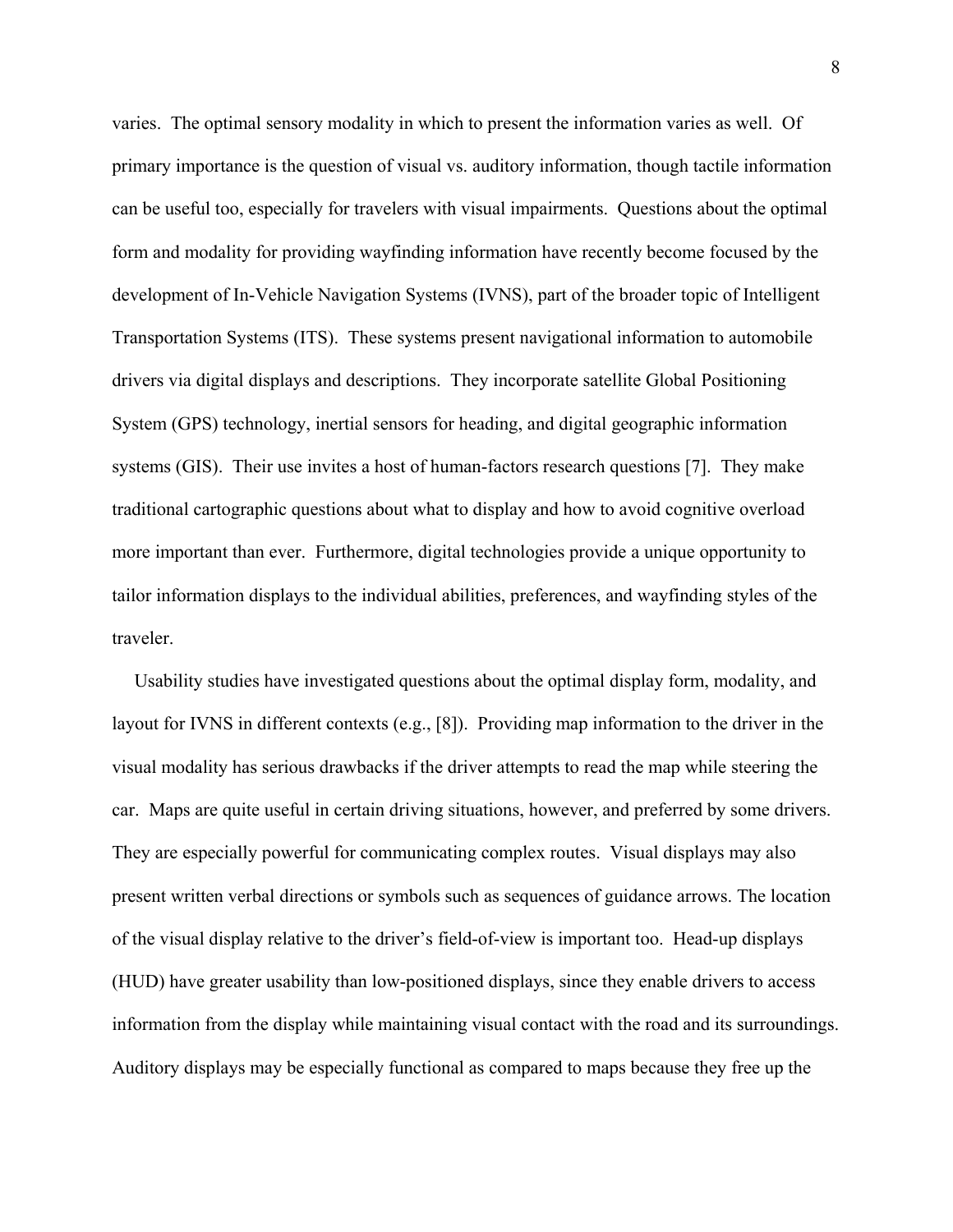driver's visual processing for driving and provide information sequentially in a timely manner, at the moment the driver needs it. Auditory displays differ in sound quality; they can provide synthesized speech or digitized voice messages previously recorded. A general conclusion is emerging that the most functional and usable systems will display information multimodally, combining visual and auditory displays.

### 3.1. Verbal Route Directions

Verbal route directions, either written or spoken, are often the best way to provide wayfinding information. Some research investigates travelers' preference for verbal directions of different styles (e.g. [9]). Again, the advent of automated systems for wayfinding assistance motivates much of this research. Which types of features should be included in verbal directions and how should these features be described? Should the verbal directions focus exclusively on landmarks and turn instructions, or should distance be included too? Which objects in the environment should serve as landmarks? Perhaps information about error correction or overshoots should be included. Differences among individual travelers are again important. In particular, some people prefer "route" information that focuses on describing a sequential chain of landmarks and simple turn actions; others can understand and prefer some "survey" information about direct quantitative spatial relations among places in the environment.

### 3.2. Wayfinding with Maps

Cartographic maps are the quintessential example of information displays for wayfinding. There are a host of design issues for optimizing map effectiveness, such as legend and symbol design. The degree of schematic abstraction in map design is relevant. Maps used to wayfind need not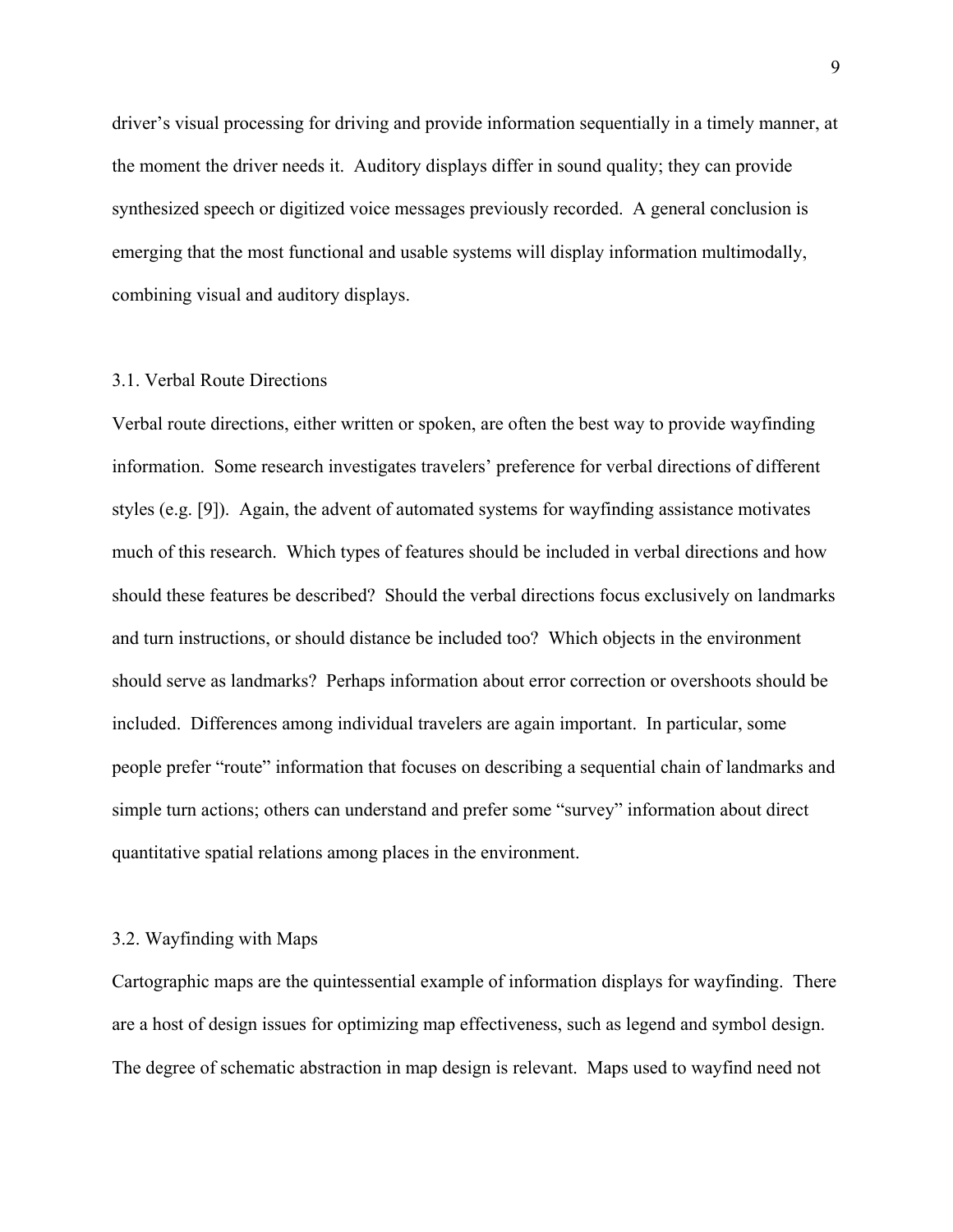communicate extremely detailed and precise metric information about distances and directions. Particularly when the map is used to navigate on a constrained path network, such as a subway system, most travelers may only want to know the connections among network segments—the quantitative distance between stops may be irrelevant, for instance. However, even though a subway map may not depict metric information accurately, it is a graphical display that necessarily depicts metric information, and some users of the map may interpret its metric relations inappropriately.

An important issue for maps used to wayfind is their orientation, in particular which direction on the map is placed at the top [10]. When maps are used outside the context of a particular surrounding environment, their orientation is primarily a mater of convention—orientations that differ from common convention (e.g. north at the top) do cause difficulties in such cases. But when a map is being used to actively guide navigational decisions in the surrounding environment, most people perform faster and more accurately when the top of the map is aligned with the forward direction of movement. In this case, the bottom is aligned with the backward direction, and left and right on the map are left and right in the surrounds. This is known as "forward-up" or "track-up" alignment. For most people, maps not so aligned must be physically or imaginally reoriented, that is if their misalignment is recognized (a minority of people are able to apply feature-matching strategies that obviate the need for realignment). These processes are cognitive costly and in fact lead to disorientation. The error and extra time caused by using misaligned maps is called an *alignment effect*. Figure 1 shows an example of misaligned youare-here (YAH) maps.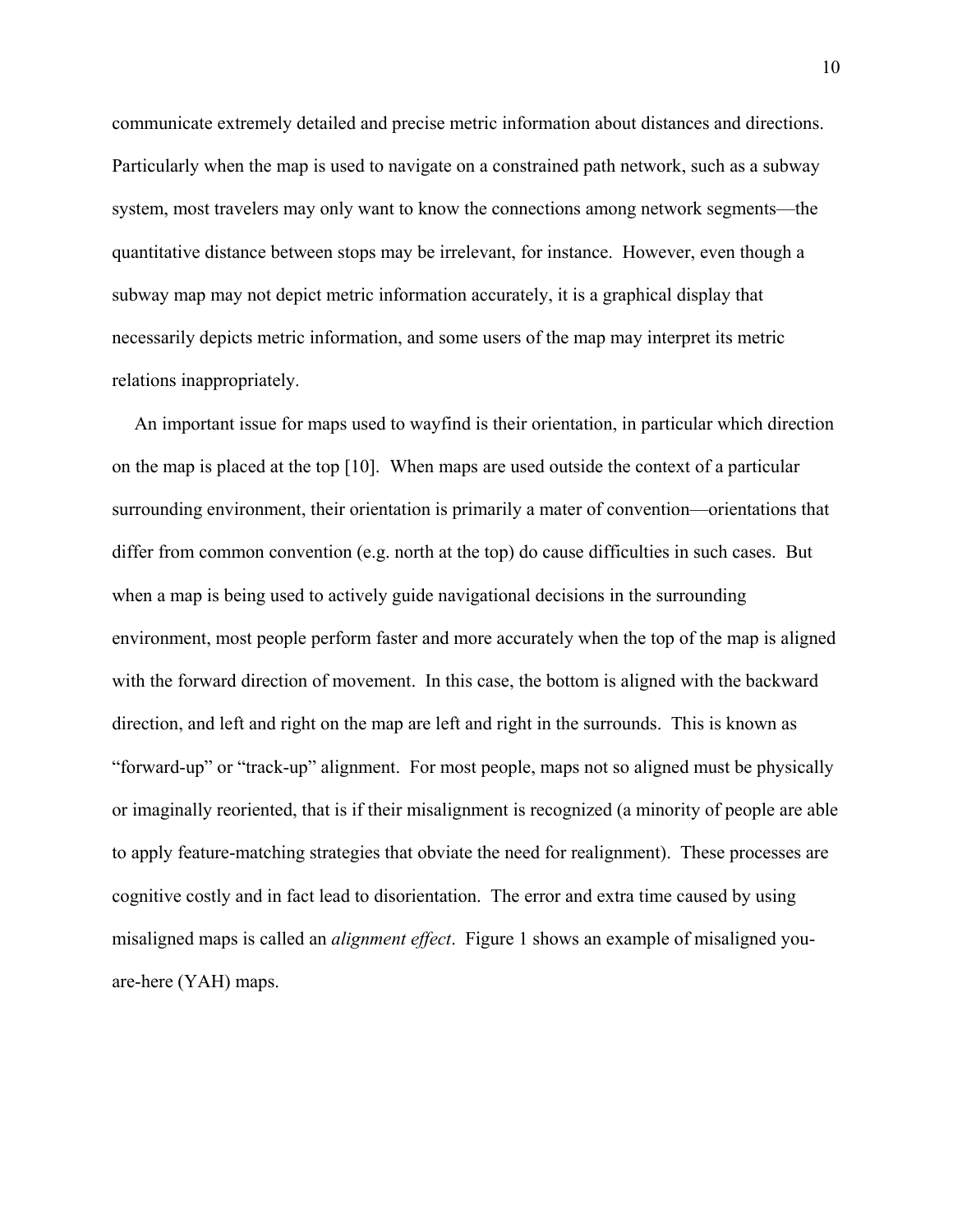

Figure 1. The orientation in which YAH maps are mounted leads to misaligned maps (from Levine, M. et al. *Environment and Behavior*, 16, 144, 1984. With permission).

Map alignment effects have implications for the design of digital navigation systems for automobiles and cell phones [11]. Even though track-up alignments are best for most people, research has shown that a significant minority of people prefers navigation maps such as these to be aligned in a fixed orientation, such as "north-up," probably because of the familiarity of looking at the map in a constant orientation. An interesting possibility is that a fixed alignment may better facilitate using maps to acquire knowledge of spatial layout—to form cognitive maps. This suggests that optimal design for navigation systems should allow both variable and fixed orientations, controllable by the traveler.

## 3.3. Wayfinding Technologies for the Visually Impaired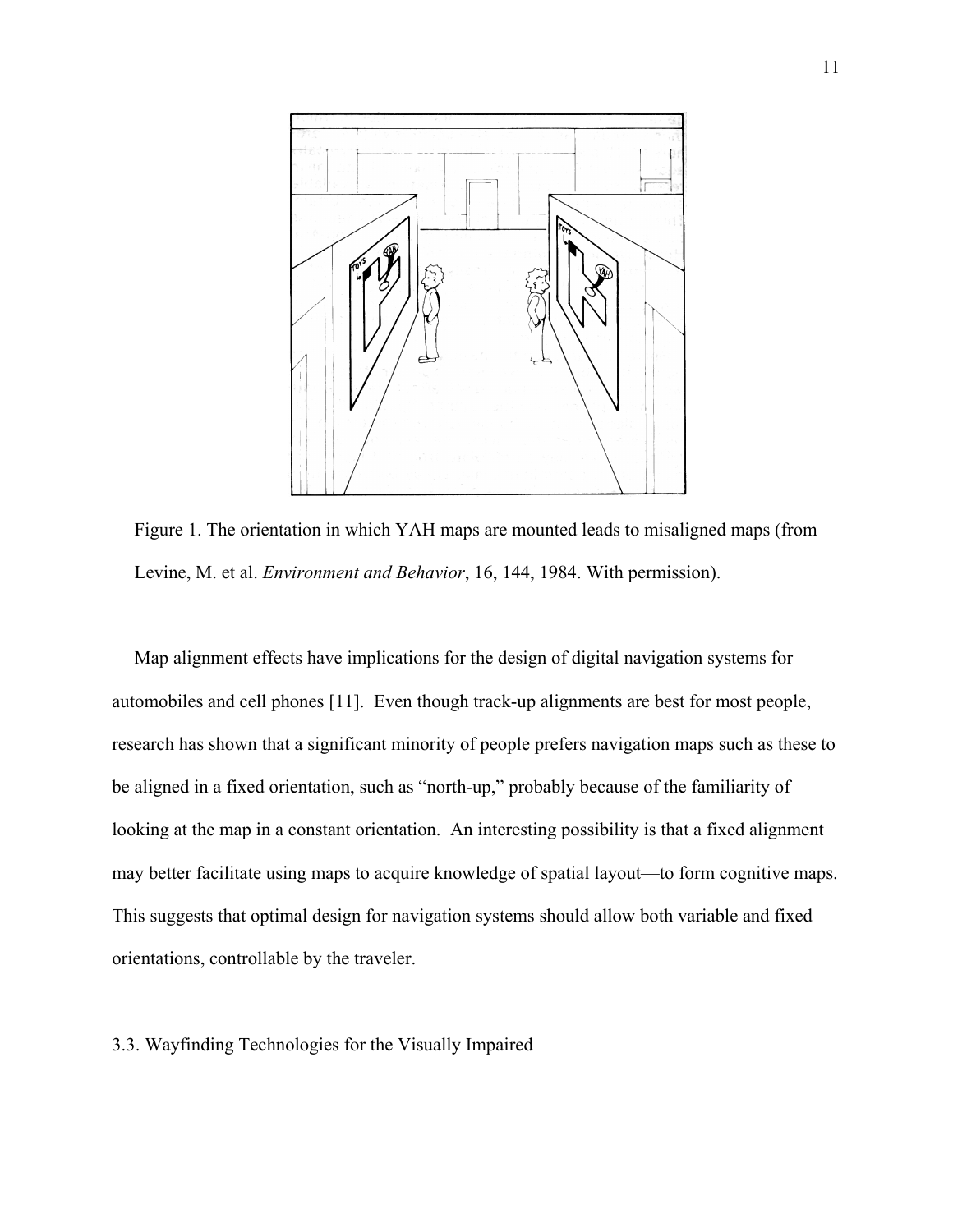Providing for individuals with disabilities leads to some unique human factors issues. With respect to wayfinding, people with visual impairments (including blindness) face considerable difficulties wayfinding in cities, public buildings, and transit systems [12]. There is a fairly long history of research and development on the human factors of locomotion for those with visual impairments, including work on long canes, guide dogs, and auditory crossing signals. There is surprisingly little on the human factors of wayfinding for those with visual impairments, despite the powerful social, economic, and emotional importance of independent travel. Interestingly, tasks within the domain of locomotion for most of us are in a sense transformed into tasks within the domain of wayfinding for people with severe visual impairments. It is challenging to provide wayfinding information to those with visual impairments about opportunities in the environment and how to reach them. Clearly the information must be communicated in the auditory and tactile modalities. Technologies being developed and tested include so-called Personal Guidance Systems (PGS) that incorporate detailed spatial databases, GPSs, and inertial compasses, combined into a unit worn or carried by the traveler. Another example is Remote Infrared Auditory Signage (RIAS); the traveler carries a receiver that picks up infrared signals when pointed at transmitters posted around public environments (the presence of the transmitters is detected by a "sweeping" motion of the receiver). The transmitter sends information about the place where it is posted (such as the line number of a bus or the door of a public restroom); the information is communicated as speech to the traveler.

## 4. Wayfinding in Virtual Environments

Virtual environments (VEs) are computer-generated "worlds" that respond in real time to user behaviors. Users travel through "navigable VEs." Navigable VE systems come in a variety of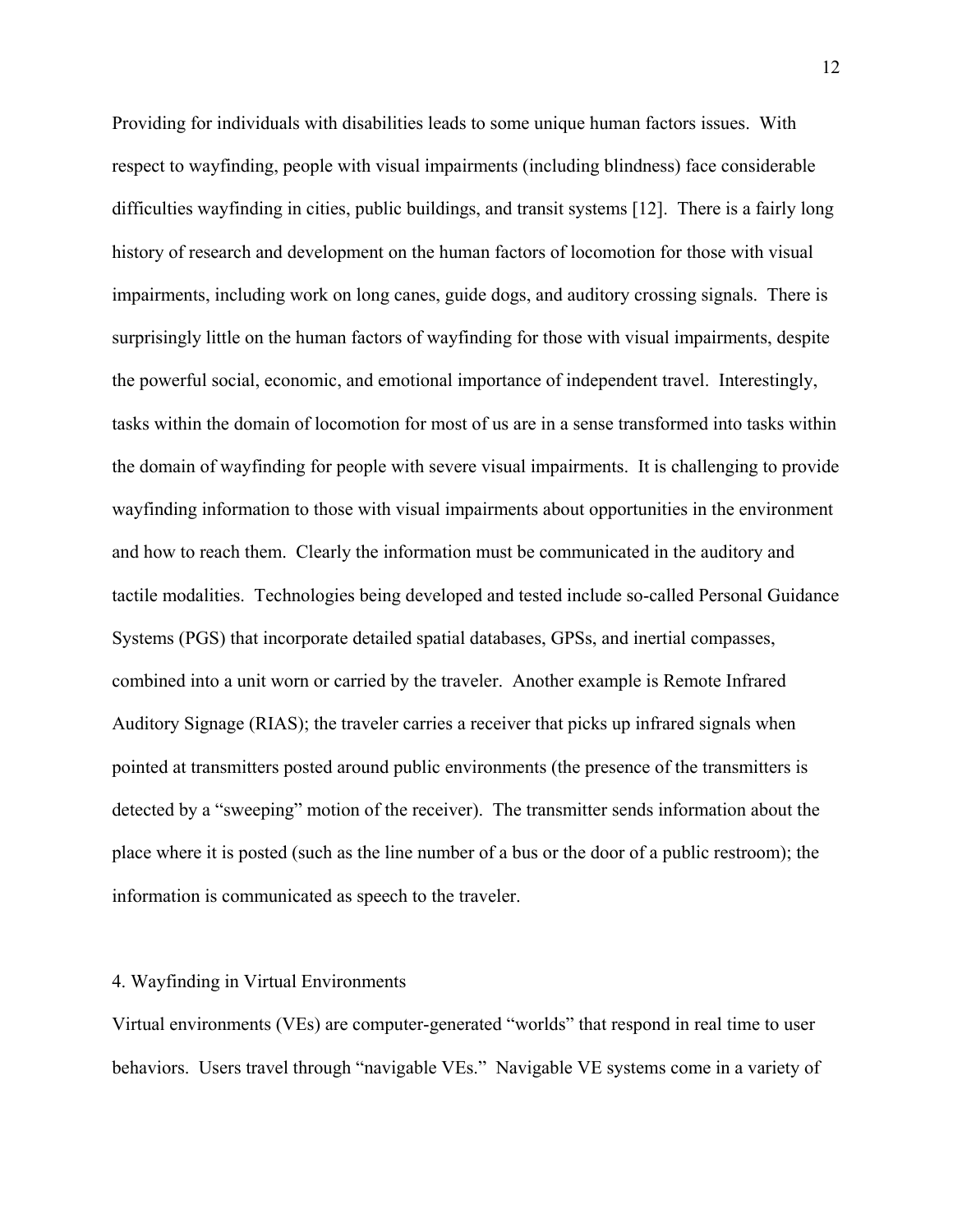types, including desktop, partially immersive, and fully immersive systems; differences among these types have important implications for wayfinding performance (and, of course, locomotion performance). Hardware and software characteristics of VEs limit the information they convey. Depending on their type, they provide limited visual detail, field-of-view, depth information, and sensorimotor channels (notably, with respect to orientation, limited kinesthetic and vestibular input). Even the most sophisticated fully immersive systems currently have such limitations.

Research has investigated how to increase the usability of navigable VEs, attempting to develop design guidelines for supporting orientation during wayfinding. Some research has investigated orientation in VEs in and of themselves; other research has investigated the effectiveness with which knowledge acquired in VE simulations transfers to the real world. Issues have included the fidelity or realism of the interface, the quality and amount of training in the system, the effects of various types of orientation cues, and the relevance of differences among individual users [13-15]. Wayfinding in VEs is improved when their design is informed by the same principles we discussed above that influence orientation in real environments, including differentiation, visual access, and layout complexity. Studies have indicated the importance of the presence, appearance, and location of landmarks in VEs, perhaps indicating they are even more important than in real environments. The availability of well-designed and placed maps, signs, and other semiotic wayfinding devices are important too. Furthermore, some research has investigated wayfinding aids and challenges unique to VEs, such as teleportation, rapid scale transformations, and flexibly modifiable maps and models that can be integrated within the virtual spaces they represent. Trails or footprints of user's trajectories could usefully guide search tasks in VEs.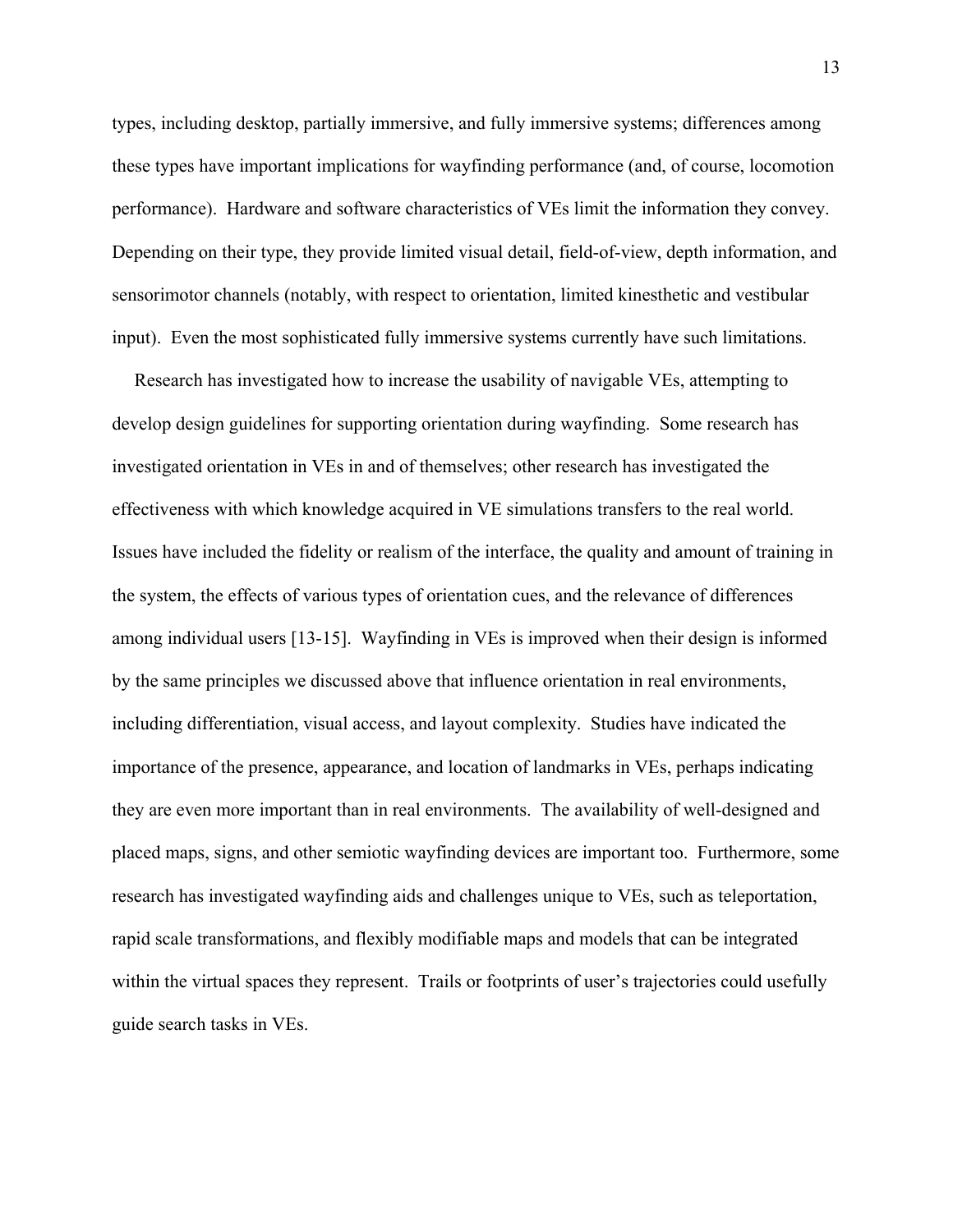These various insights about how to ensure effective wayfinding in VEs have not yet been sufficiently exploited in their design and construction, however. Instead, attention has focused almost exclusively on technological aspects. Furthermore, much greater attention needs to be paid to ways that individuals differ with respect to wayfinding in VEs, which have been shown to account for large amounts of variance in performance in a given VE system or layout. These design shortcomings with respect to wayfinding are partly explained by the novelty of VE technologies and the challenges faced by their designers.

### 5. Conclusions

In this essay, we introduce the construct of navigation, and its components of wayfinding and locomotion. We summarize human factors associated with wayfinding, the goal-directed and planning component of navigation. We outline factors related to human psychology, such as orientation, attention, and the automaticity of wayfinding tasks; factors related to the environment, such as differentiation, visual access, layout complexity, and sign placement; and factors related to technology, such as the design of information displays in vehicle navigation systems. We specifically contrast verbal route directions and wayfinding with maps, and consider wayfinding technologies for those with visual impairments and for navigation in VEs.

While theoretical work strives to improve our understanding of wayfinding, tools and applications that have been developed attempt not only to support wayfinding behavior but also to train spatial skills (VEs are promising in the latter respect). Applications are limited mainly because they are insufficiently connected with the body of literature on theories of wayfinding and attend almost exclusively to its technological aspects. This may be partly explained by the novelty of these technologies and the technological challenges faced by their designers. It is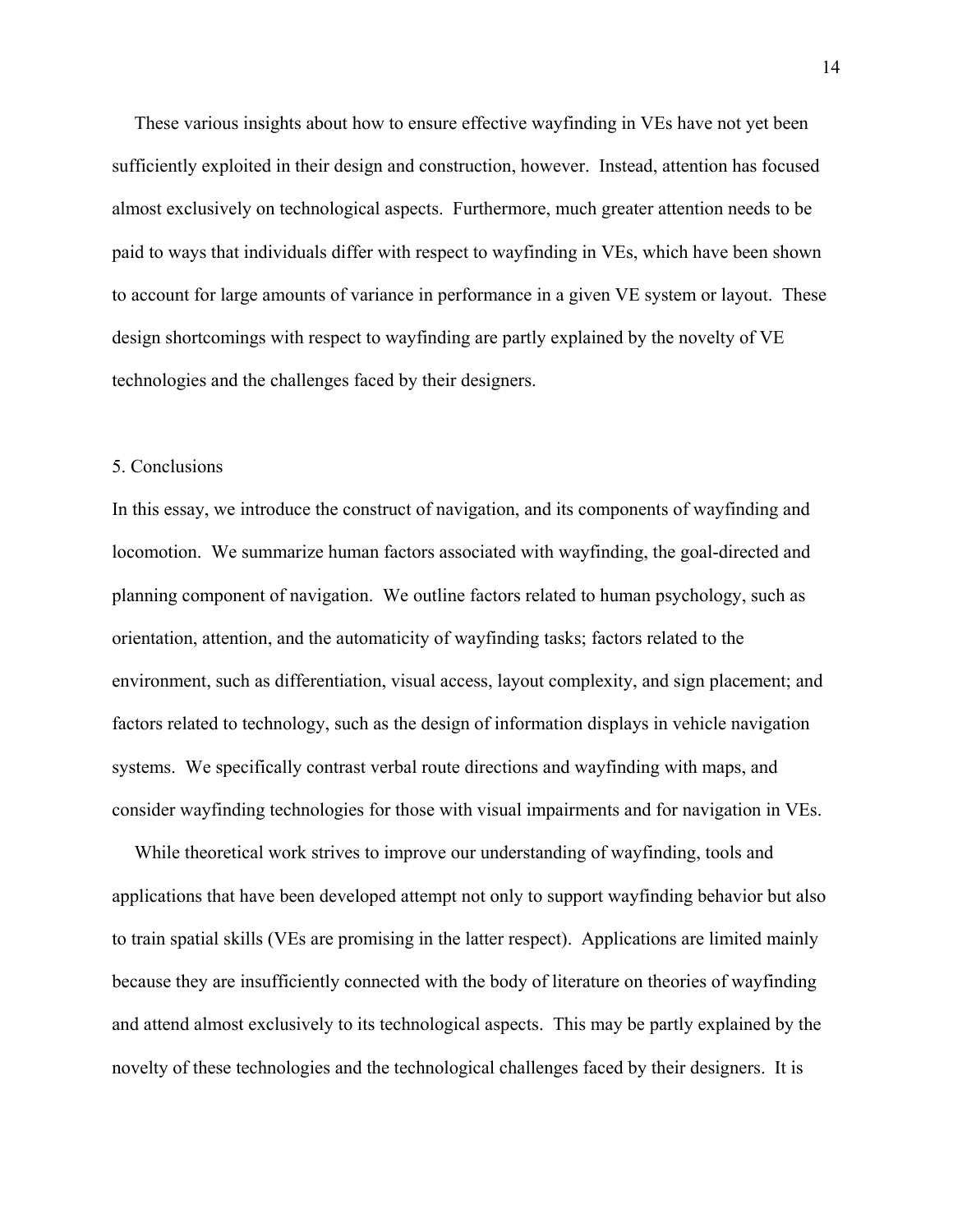clear, however, that the design of applications must be informed by basic research if it is to be optimized.

An important example is the issue of individual differences with respect to wayfinding behavior. This has been largely ignored in the development of applications. Several individual differences, such as gender, computer experience, and spatial skills have been identified as significantly impacting wayfinding performance. However, a large percentage of variation in performance is still unexplained. We conjecture that spatial behaviors expressed in particular detailed movement patterns could offer new insight into explaining individual differences.

Fortunately, market constraints are forcing greater attention because individual differences impact directly on the use of wayfinding support systems. Thus, in order to reach their potential, wayfinding applications require extensive usability studies. Even if traditional route following and map reading can largely be carried out without specific additional training, as part of our cultural inheritance, the use of some in-car navigation systems and VEs do require training in specific skills.

### References

- 1. Montello, D.R., Navigation. In The Cambridge Handbook of Visuospatial Thinking, Miyake, A. and Shah, P., Eds., Cambridge University Press, Cambridge, in press.
- 2. Hill, K.A., Ed., Lost Person Behaviour, Ottawa, Ontario, The National Search and Rescue Secretariat, 1999.
- 3. Hegarty, M. et al., Development of a self-report measure of environmental spatial ability. Intelligence, 30, 425-447, 2002.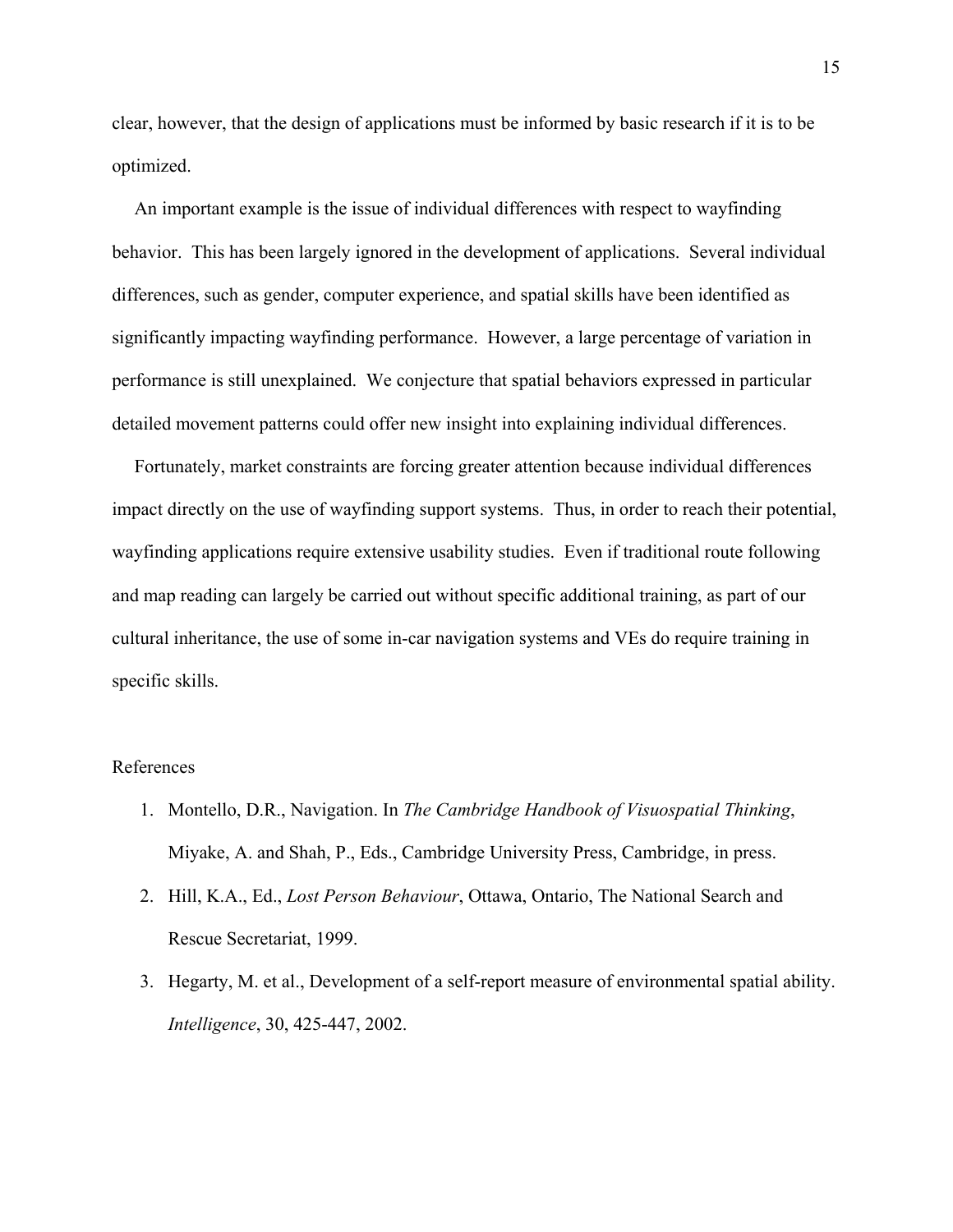- 4. Carpman, J.R. and Grant, M.A., Wayfinding: A broad view. In *Handbook of* Environmental Psychology, Bechtel, R.B. and Churchman, A., Eds., Wiley, New York, 2002, 427-442.
- 5. Weisman, J., Evaluating architectural legibility: Way-finding in the built environment. Environment and Behavior, 13, 189-204, 1981.
- 6. Arthur, P. and Passini, R., Wayfinding: People, Signs, and Architecture, McGraw-Hill Ryerson, Toronto, 1992.
- 7. Burnett, G. and Joyner, S., Route guidance systems: Getting it right from the driver's perspective. Journal of Navigation, 49, 169-177, 1996.
- 8. Streeter, L.A., Vitello, D. and Wonsiewicz, S.A., How to tell people where to go: comparing navigational aids. International Journal of Man/Machine Studies, 22, 549- 562, 1985.
- 9. Allen, G.L., From knowledge to words to wayfinding: Issues in the production and comprehension of route directions. In Spatial Information Theory: A Theoretical Basis for GIS, Hirtle, S.C. and Frank, A.U., Eds., Springer-Verlag, Berlin, 1997, 363-372.
- 10. Levine, M., Marchon, I. and Hanley, G.L., The placement and misplacement of you-arehere maps. *Environment and Behavior*, 16, 139-157, 1984.
- 11. Aretz, A.J. and Wickens, C.D., The mental rotation of map displays. Human Performance, 5, 303-328, 1992.
- 12. Marston, J.R. and Church, R.L., A relative access measure to identify barriers to efficient transit use by persons with visual impairments. Journal of Disability and Rehabilitation, in press.